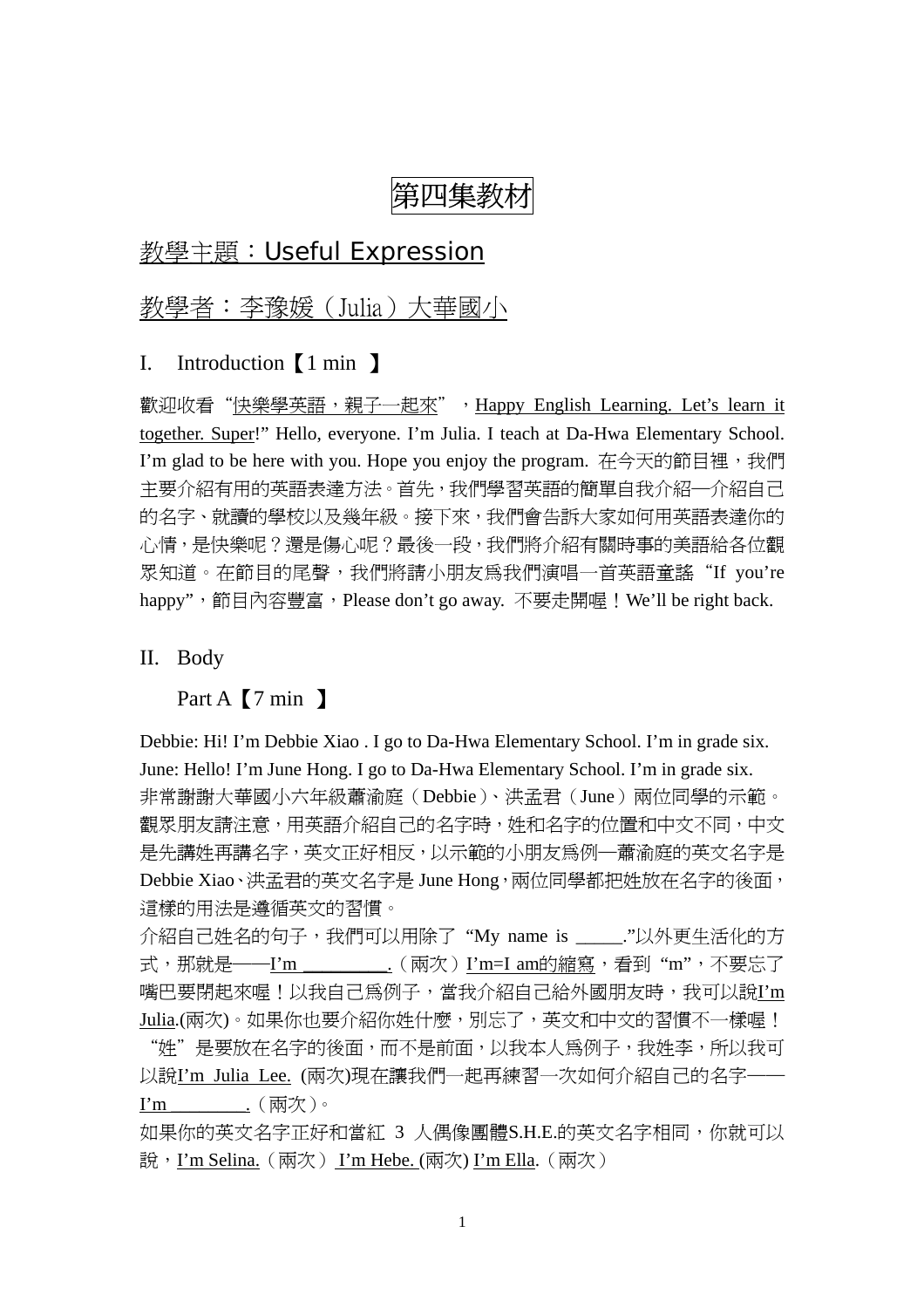接下來要介紹你讀什麼國民小學,很多人喜歡用I study at \_\_\_\_ Elementary School. 事實上,比較生活化的英語用法是這麼說的,那就是一I go to \_\_\_\_\_(校 名)Elementary School.(兩次).例如,我就讀於鳳信國民小學,用英語表達就是 ─I go to Fengxin Elementary School.(兩次)前面示範的兩位小朋友Debbie and June,就讀於大華國民小學,所以他們說 "I go to Da-Hwa Elementary School." 現 在讓我們一起再練習一次,如何介紹自己就讀於哪所國民小學——I go to \_\_\_\_\_\_\_(校名)Elementary School.(兩次)

介紹完就讀學校之後,你要介紹你讀幾年級,我們可以說I'm in grade \_\_\_\_.(兩 次) grade,中文的意思是年級。就讀於一年級,我們說I'm in grade one. (兩次) 讀就二年級, I'm in grade two. (兩次) 就讀三年級, I'm in grade three. 以此類推。 現在讓我們再重頭複習一次如何用英語簡單地介紹自己的名字、就讀學校及年 級。

準備好了嗎?Are you ready? Let's go!

介紹自己的名字—— I'm \_\_\_\_\_\_\_\_ . (兩次) 我是Julia——I'm Julia.

介紹自己的學校── I go to \_\_\_\_\_\_ Elementary School. (兩次) 我讀鳳信國民小 學—— I go to Fengxin Elementary School.

介紹自己的年級── I'm in grade \_\_\_\_\_\_\_\_. (兩次) 我讀五年級── I'm in grade five.

現在我們再看一次 Debbie and June 為我們所做的示範。

Debbie: Hi! I'm Debbie. I go to Da-Hwa Elementary School. I'm in grade six.

June: Hello! I'm June. I go to Da-Hwa Elementary School. I'm in grade six.

## Part B 【12 min 】

Debbie: Hi! June, what's up? 嗨, June, 最沂怎樣? June: Nothing much. What about you? 沒什麼!你呢? Debbie: There's a big exam coming up, and I'm not even prepared for it yet! 快要大考了,但是我還沒有準備考試呢! June: Why? Aren't you always ready for tests? 為什麼?你不是一直都是為考試準備嗎? Debbie: Well, not this time. I was busy over the weekend. 唉!這一次沒有。我週末期間都很忙。 June: No wonder you look unhappy. You better go study then, bye! 難怪你看起來不快樂。你最好去讀書吧! Debbie: Bye-bye! 非常感謝Debbie and June為我們示範以上的對話, 在對話的一開始, 兩位小朋友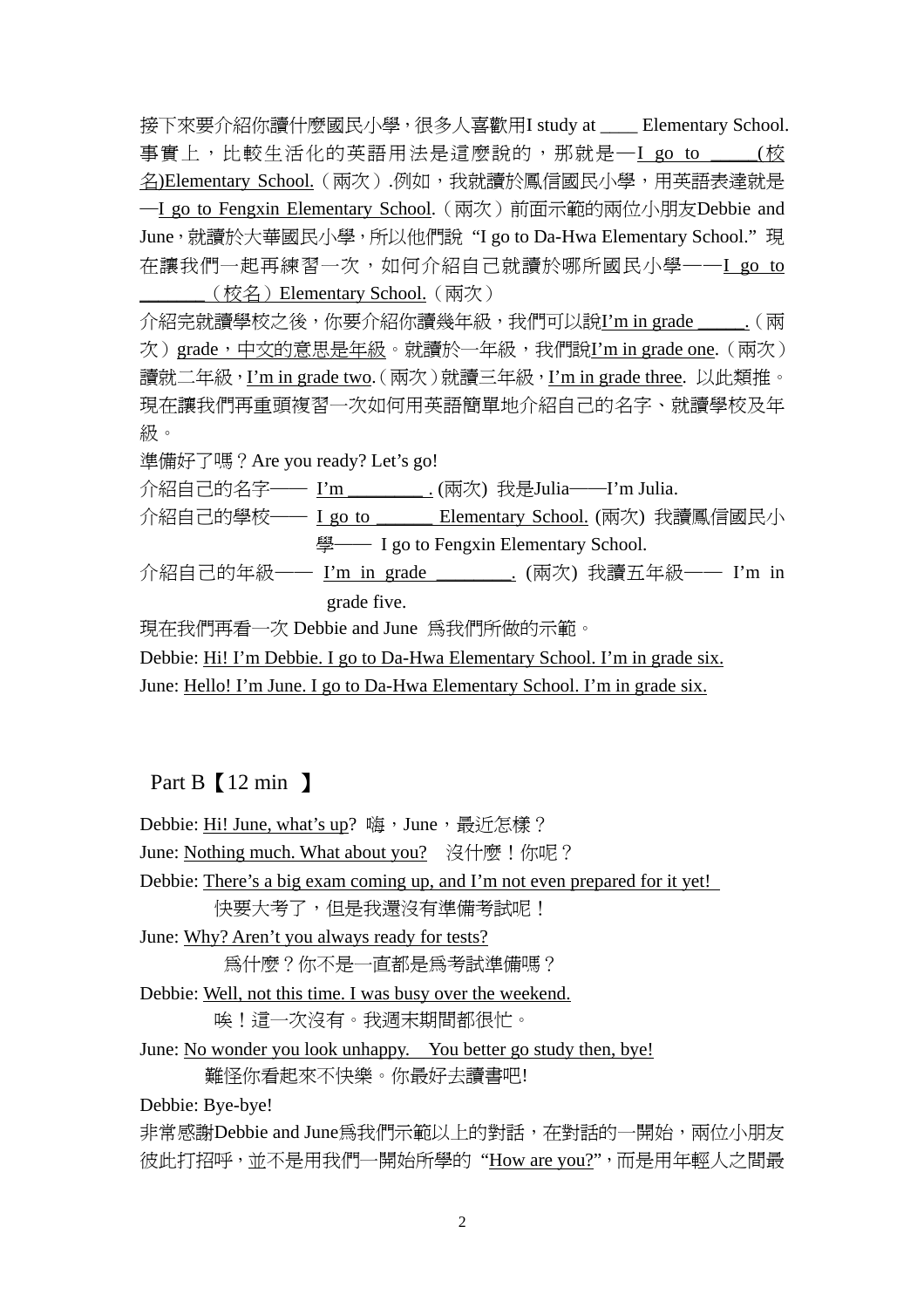喜歡的打招呼方式,我們一起來說說看,What's up?(兩次) What's=What is的縮寫

各位觀眾朋友,從節目的一開始到現在,你是否也注意到了,在日常對話當中, 用縮寫的方式來表達比一個字一個字地說較爲自然和生活化呢!另外,各位觀眾 朋友要注意使用 "What's up?" 的說法,因為和長輩們打招呼,我們還是用 "How are you?" 比較有禮貌、也比較恰當,這一點十分重要喔!

在對話中June說到 "No wonder you look unhappy." 難怪你看起來不快樂。電視機 前的你,現在的感覺是什麼呢?是快樂呢?還是不快樂呢?如何用英語來形容你 的feelings,情緒和感覺呢?各位觀眾朋友,現在我們一起來學習用英語表達我 們的情緒、感覺,也就是「feelings」。

首先,我們先學「快樂」怎麼說,happy(兩次)『請插入圖卡』,

接下來我們來學「悲傷、難過」怎麼說,sad(兩次)『請插入圖卡』,

在日常生活中有時候我們難免會生氣,那「生氣」的英語怎麼說呢? angry(兩 次)『請插入圖卡』,

如果是「非常生氣」,「氣炸」了呢?我們也一起學學看,mad(兩次)『請插入 圖卡』。

剛做完家事的媽媽們,如果你感到疲倦、累了,那「疲倦」、「累了」的英語怎麼 說呢?我們也一起學學看,tired(兩次)『請插入圖卡』,

最後June所說的「不快樂」也讓我們一起學學怎麼說, unhappy (兩次)『請插入 圖卡』,unhappy就是在happy的前面加上un,快樂也就變成不快樂了,英文字是 不是很有意思呢!

現在讓我們再一起跟著螢幕複習有關 feelings 的英語單字, Let's learn it together! 快樂── happy(兩次)『請插入圖卡』

不快樂── unhappy(兩次)『請插入圖卡』

難過── sad(兩次)『請插入圖卡』

 $\circ$ 

生氣—— angry (兩次)『請插入圖卡』

氣炸了—— mad (兩次)『請插入圖卡』

累了—— tired (兩次) 『請插入圖卡』

各位觀眾,還記得第一段我們用的I'm嗎?I'm=I am的縮寫。

我們將 I'm 和這一段有關 feelings「情緒」、「感覺」的單字一起來使用。

I'm happy. (兩次)『請插入圖卡』(我很快樂)

I'm unhappy. (兩次)『請插入圖卡』(我很不快樂)

I'm sad. (兩次)『請插入圖卡』(我很難過)

I'm angry. (兩次)『請插入圖卡』(我很生氣)

I'm mad. (兩次)『請插入圖卡』(氣死我了)

I'm tired. (兩次)『請插入圖卡』(我很累)

各位觀眾,現在我們一起來測驗看看,你會說了嗎?Ready? Go!

『請插快樂的圖卡』()I'm happy(兩次),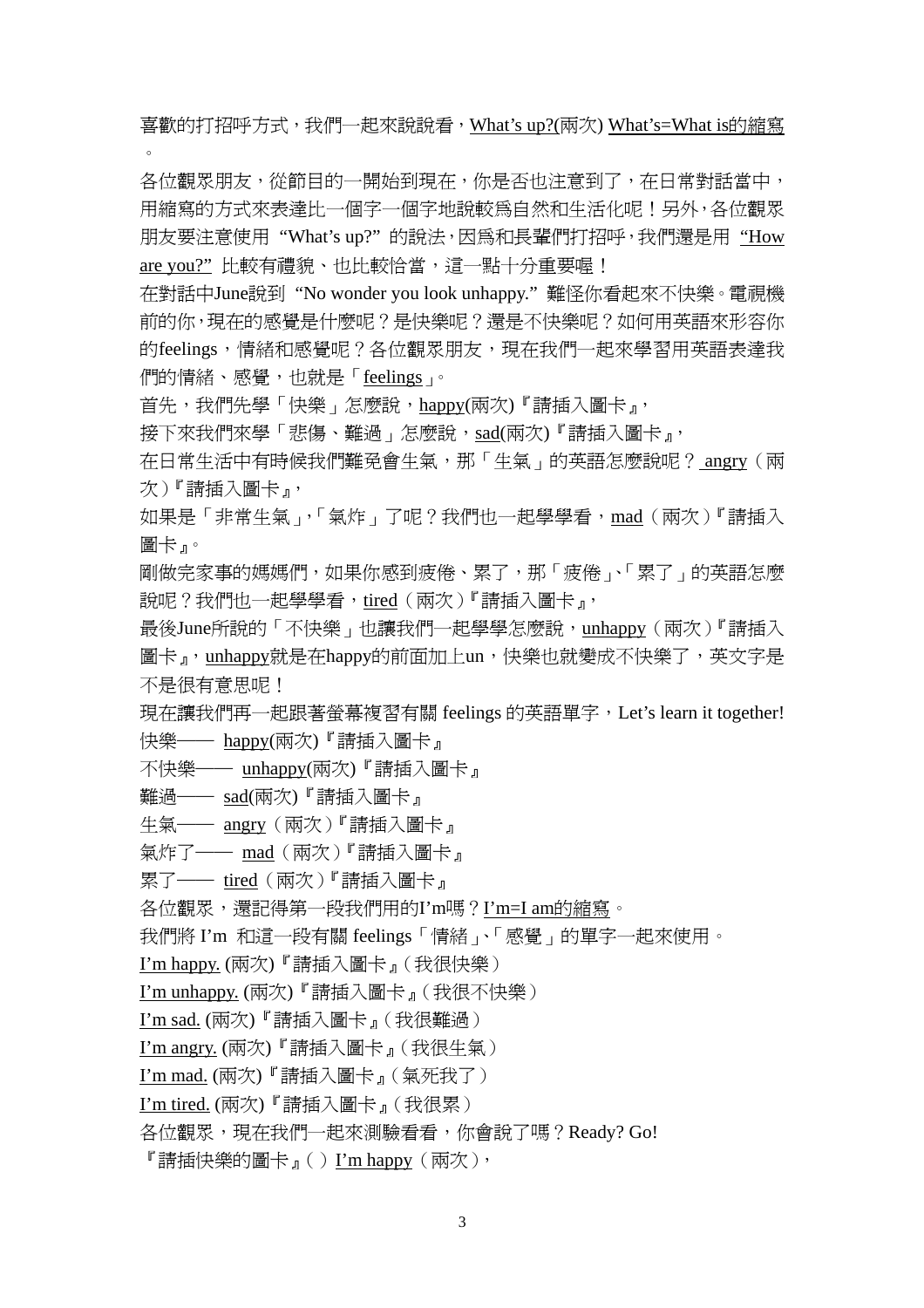『請插入不快樂的圖卡』()I'm unhappy.(兩次),

『請插入難過的圖卡』()I'm sad(兩次),

『請插生氣的圖卡』()I'm angry.(兩次),

『請插氣炸了的圖卡』()I'm mad.(兩次),

『請插累了的圖卡』()I'm tired.(兩次)。

相信電視機前的你,一定通過了我們的測驗,所以 You're happy. I'm Happy. We're happy. 如果你沒有通過測驗,請不要難過喔! Don't be sad. Practice makes perfect. 多多練習,相信你會更好! Coming up next, 我們將邀請一位同學為大 家介紹有關時事的美語喔!Stay with us. Don't change the channel. 不要轉台喔! 現在就讓我們再看一次 Debbie and June 的對話!

Debbie: Hi! June, what's up?

June: Nothing much. What about you?

Debbie: There's a big exam coming up, and I'm not even prepared for it yet!

June: Why? Aren't you always ready for tests?

Debbie: Well, not this time. I was busy over the weekend.

June: No wonder you look unhappy. You better go study then, bye!

Debbie: Bye-bye!

#### **Part C**【4 min 】

Hi, Hubert! Welcome to the Happy Learning English program. Please introduce yourself to the audience. 吳彥誼同學請介紹一下你自己給觀眾朋友認識。

Hubert: Hello! I'm Hubert. I go to Da-Hwa Elementary School. I am in grade six. I like basketball very much. Do you like it too? It's great to talk to you. That's it!

Julia: Thank you, Hubert! It's wonderful to invite you to come to the studio to talk in English.

 You just mentioned that you like basketball. First, please tell us what the NBA is?

Hubert: The NBA is the National Basketball Association.

Julia: Thank you, Hubert. 各位觀眾, NBA =National Basketball Association 也就是 國家籃球聯盟,也就是美國的國家籃球聯盟,相信喜歡運動的朋友對NBA一定 一點也不陌生,在這裡Julia提醒各位觀眾"N"的讀法請不要讀成"恩",他的讀 法是 "N"。

Julia: Hubert, which team is your favorite? 你最喜歡哪一隊呢?

Hubert: Well, I'll have to say the L.A. Lakers.

Julia: 原來"洛杉磯湖人隊"是你最喜歡的籃球隊! I wonder who your favorite player is? 我很好奇,誰是你最喜歡的球員呢?

Hubert: Derek Fisher. He's great at three-pointers.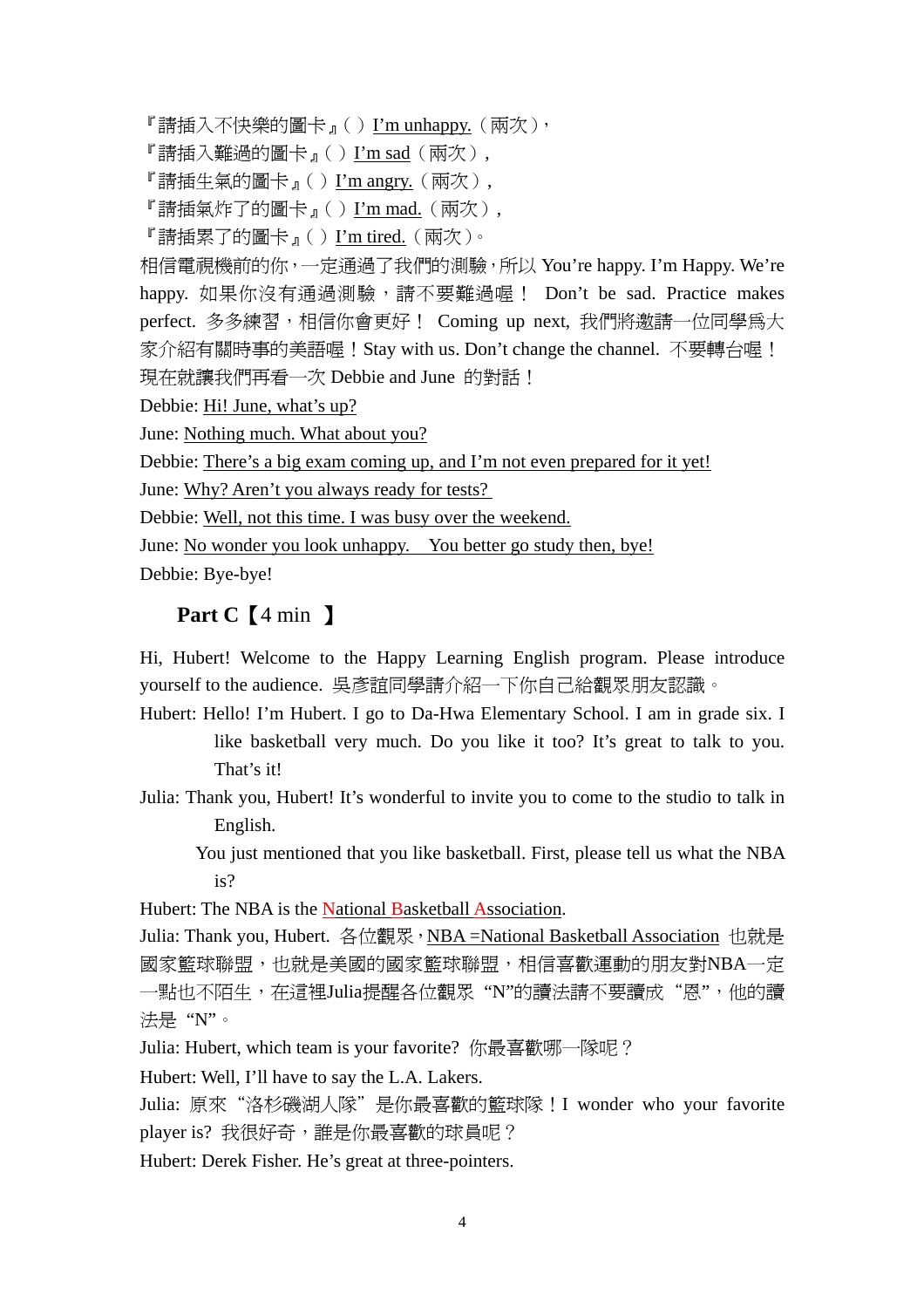Julia: Derek Fisher must be the player of L.A. Lakers.

Hubert: Bingo!

Ok, let's get to the point. 現在讓我們回到主題—最近禽流感,大家聞知色變,可 不可以告訴大家禽流感的英文,怎麼說呢?

Hubert: Sure! It's Avian Flu.

Julia: 各位觀眾朋友,請跟著我唸— Avian Flu. 其實禽流感也可以用更簡單的表 達方法,那就是 the bird flu. Avian 也就是鳥類的意思,flu 也就是感冒。

Please tell us the English name of the highest building in the world, 也請告訴我 們世界最高的建築物英文怎麼說?

Hubert: No problem. 101 Skyscraper.

Julia: 各位觀眾, 台北的 101 大樓 - 101 Skyscraper.

Well, how about 最近與選舉有關的公民投票,英文怎麼說?

Hubert: It's not hard. It's referendum.

Julia: OK ! 觀眾朋友, let's say it- referendum.

今天,我們就介紹 3 個與時事有關的英文,讓我們大家再練習一次,

禽流感,Hubert,Avian Flu (兩次)

101 摩天大樓, 101 Skyscraper (兩次)

公民投票,referendum(兩次)

## **III. Ending**【1 min 】

各位親愛的觀眾, it's time to say Goodbye, 又到了說再見的時候!別忘了,生活 英語就在你的身邊,7-11、NBA、Disney、Hang Ten 等等比比皆是,只要你用心 注意,Don't be shy,不要害羞,Just say it!開口說,就對了!不管你說"吃飯" 還是"粗飯",只要對方聽得懂,那就對了!而且不開口,哪有機會練習呢?你 說是不是 ? !

節目最後,請看螢幕上高雄縣政府教育局的網址

[www.ks.edu.tw](http://www.ks.edu.tw/) (兩次)

如有任何問題,歡迎各位觀眾上網查詢!

最後,大華的小朋友要為大家帶來一首美語童謠, "If you're happy",請大家一 同欣賞,不要忘了繼續收看我們的節目喔!Bye! Bye! See you next time!